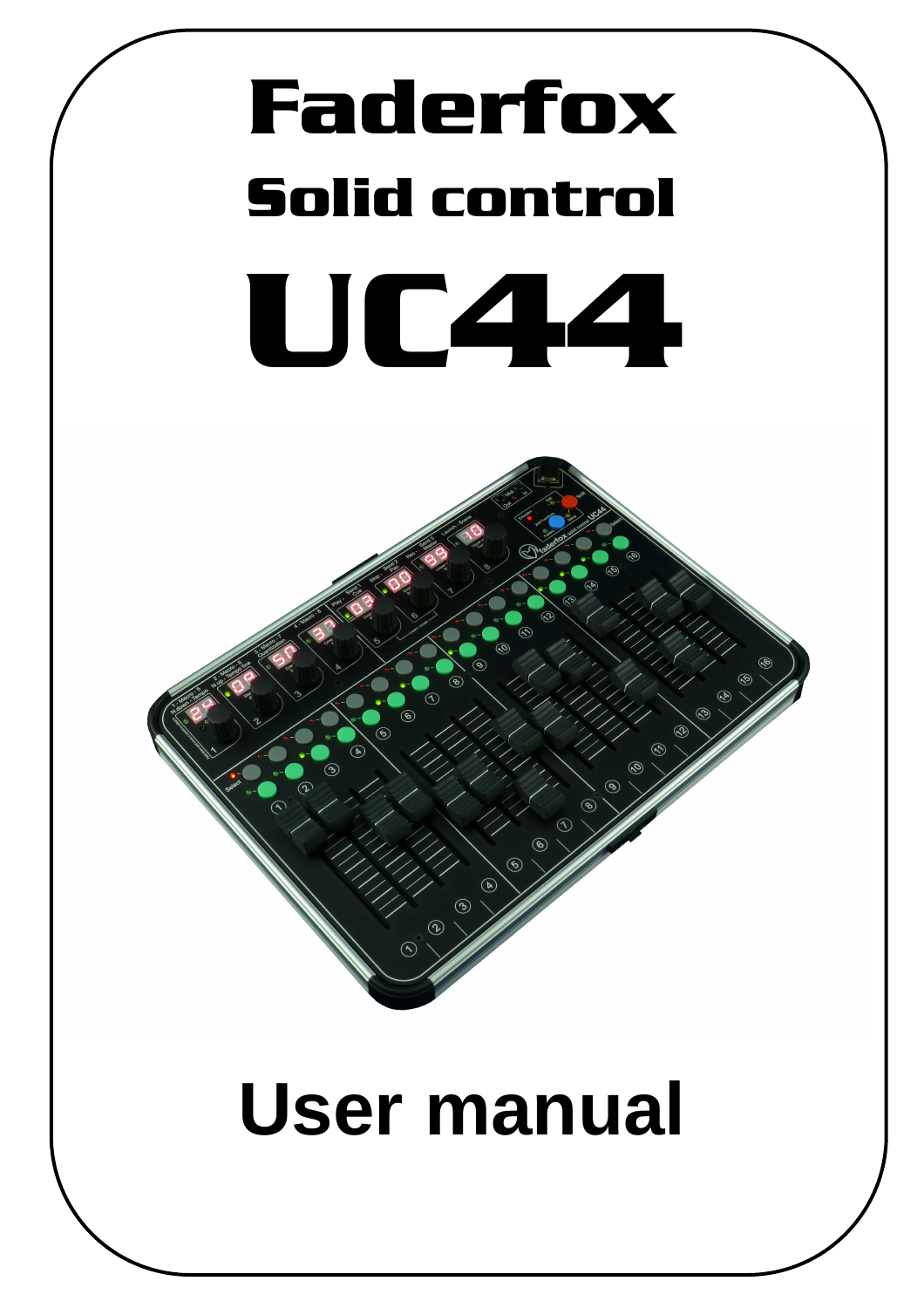## **Provision of guarantee and product liability**

The seller warrants for faultless material and proper manufacture for a period of 24 months from the date of sale to the end user.

Excluded from the stated guarantee are defects on parts as the result of normal wear-and-tear. These parts are mostly faders (sliding guides), potentiometers, encoders, buttons, switches and touchpads.

Also excluded from the guarantee are damages that are the result of :

incorrect or inappropriate handling, excessive force, mechanical or chemical influences, incorrectly connecting the instrument with other instruments, incorrect or inappropriate use.

The warranty is void if the instrument is opened or changed. In addition, there is no warranty for individual parts and components (in particular, semiconductors) and disposables/ consumables. The seller is not liable for consequential damages which are not the result of criminal intent or negligence on his part. The following conditions must be met in order to claim the warranty services:

- Instrument is either in its original packaging or similar packaging.
- Copy of the invoice with the serial number clearly visible.

- Meaningful error report or description of the error is attached.

The buyer assumes all costs and dangers of return shipments to the manufacturer. Since the user's manual which is included with each instrument also affects the warranty conditions (especially regarding safety issues), it is absolutely essential that you read through and follow all instructions.

## **Safety precautions and servicing**

- Instrument's intended use is based on the functions and procedures contained in this manual
- Read all instructions for use as well as all enclosed literature before using the instrument
- Use only in closed rooms (not for outdoor use)
- Never use in a moist or humid environment (laundry rooms, swimming pools, etc, …)
- Not for use in the vicinity of heat sources (radiators, ovens, etc, …)
- Operational temperature is in the range of  $0^{\circ}$  + 40° C
- Not for use in the vicinity of flammable material
- The instrument should not be in direct or prolonged contact with sunlight
- Dusty environmental conditions should be avoided
- Connect only to USB ports of computers or hubs
- No foreign objects are permitted inside the instrument casing
- No liquids should get inside the instrument casing
- Never let the instrument fall to the ground (casing and/or control elements may be damaged)

If the instrument must be opened (for example, to remove foreign objects from the casing or for other repairs), this may only be done by qualified personnel. The USB-cable must be disconnected before opening the instrument. Guarantee is void for defects that occur if the instrument was opened by an unauthorised or unqualified person.

Use a soft towel or brush to clean the instrument. Please do not use any cleaning liquids or water, so you avoid any damages to the instrument.

## **Package contents**

- Device
- USB cable (with angle plug)
- Midi adaptor cable short (you need a midi cable for connection to other midi gear)
- CD with settings and manuals
- Quick installation guide and manual
- Sticker 98 pcs (16 x 9 mm white)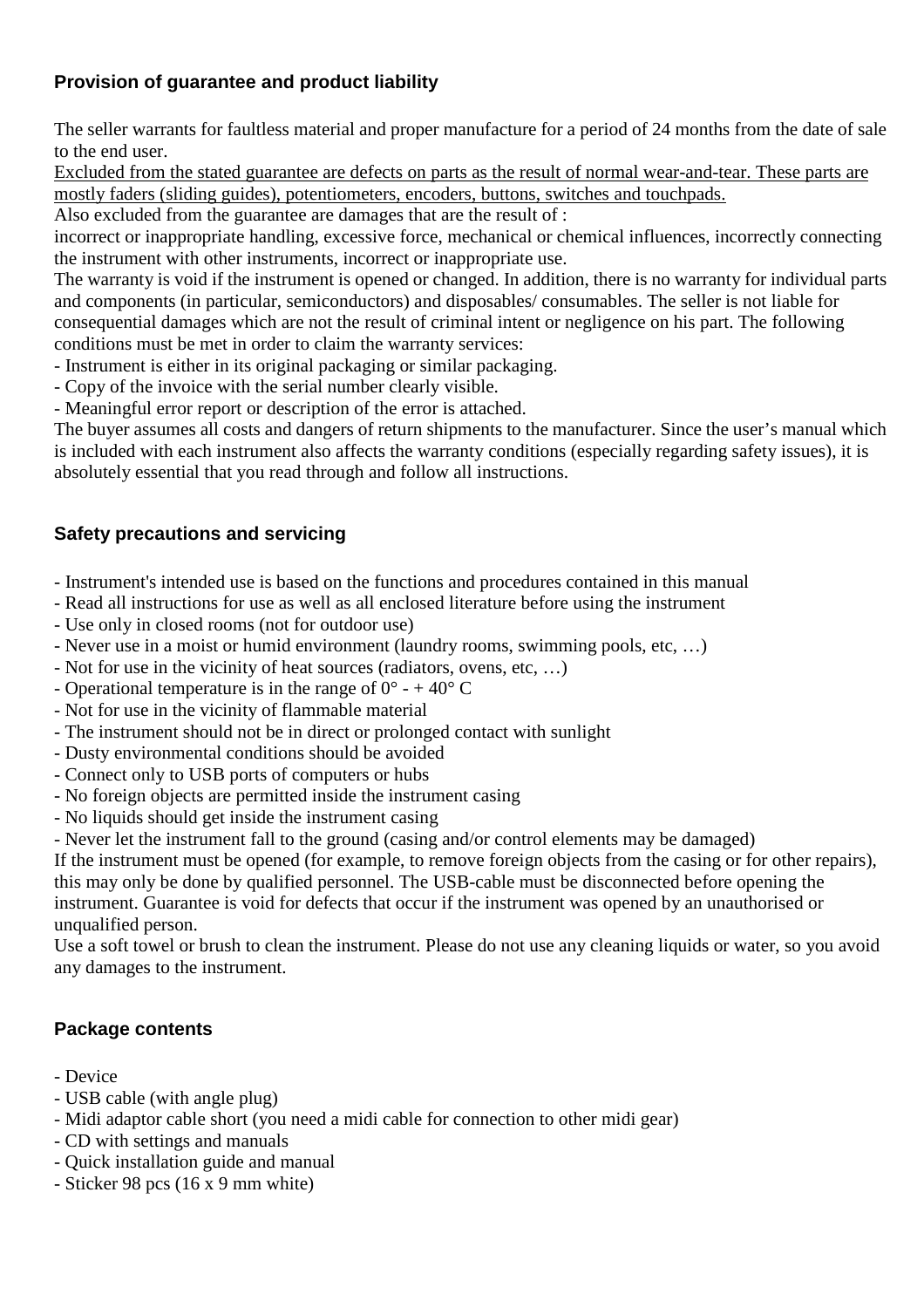#### **Introduction**

Thank you for choosing a Faderfox controller. The UC44 is the second member of a new line called SOLID CONTROL. These devices are designed for live use on stage packed in a covered alu case with a massive alu faceplate and high quality controls. All Faderfox controllers are professionally manufactured in small series in Germany, ensuring high quality.

#### **UC44 as big brother of the UC4 is a universal controller for all kinds of midi controllable hard- and software.**

The all-rounder has 8 push-encoders each with a 2-digit-display, 16 faders (60mm) and 35 buttons. The encoders (with detents) are switchable to 32 groups which allows to control a total amount of 512 control parameters.

Various kinds of midi commands like program change, pitchbend, aftertouch and control change in relative and absolute mode with different acceleration amounts and min/max values are possible. All these properties are fully programmable on the devices very fast and easy for each control separately.

The encoders can work as high resolution 14bit controllers too (control change or pitchbend) which makes them suitable for sensitive parameters like resonating filter cutoffs or similar things.

Use the internal 8 setups to save your individual settings. Backup and restore of all settings by sysex dumps are possible too.

**The factory settings are perfect to control music and video software products out of the box if they are freely assignable.** So any additional device programming isn't necessary for many applications.

**The flat box is also a great extension for your Ableton Live setup.** There you can control all the continuous parameters like track volumes, rack macros, send amounts and switchable parameters like clip launch, mute and track select. A special control surface script for Ableton Live 8/9 with all necessary mappings to control 16 tracks simultaneously is enclosed in the package.

#### **Check out this amazing power box and you will get a reliable mate...**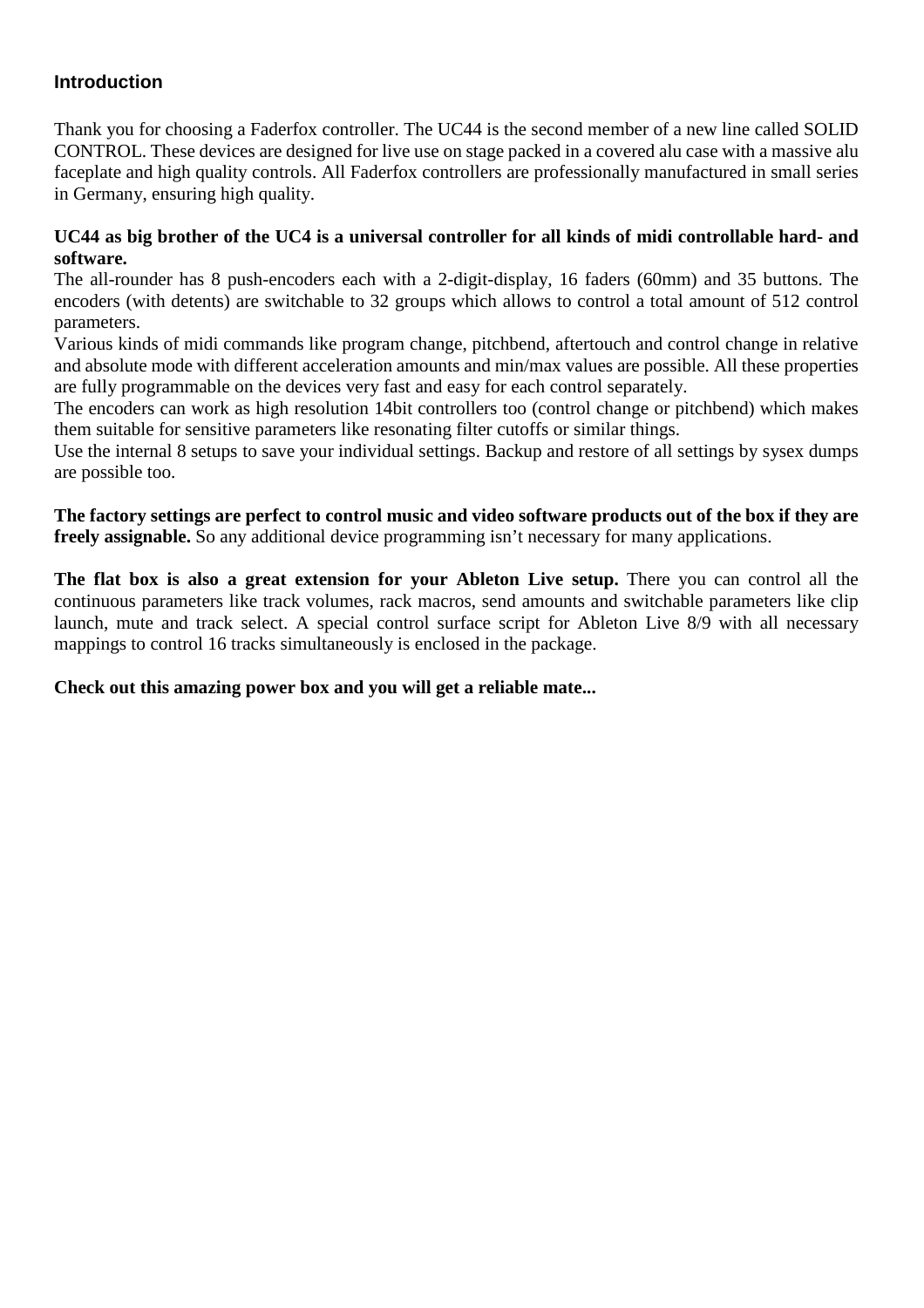#### **Features**

- **Universal controller** for all kinds of midi controllable hard- and software
- **Control surface script** for Live 8/9 is shipped with the controller
- **USB interface with bus powering -** class compliant / no driver necessary (consumption < 300mA)
- **MIDI in and out ports** with routing and merge functionality
- **8 push encoders** with detents (resolution about 30 pulses)
- **Encoder push buttons can send commands** (fully programmable)
- **32 buttons with LED** for switchable parameters
- **8 x 2-digit-display** to show encoder values and programming data
- 14 bit high resolution encoder mode for sensitive parameters
- **Programmable value ranges** with min/max values
- **Data feedback** for encoders and faders avoid value jumps
- **All controls (incl. push buttons) fully programmable in the device** by channel, type, number and mode
- **Different command types** like control change (CC), pitch bend, aftertouch, program change and notes
- **Advanced programming functions** like copy, paste and group sets
- **32 independent groups** for encoders
- **2 independent groups** for faders/buttons
- **About 608 commands** per setup
- **8 setups with backup/restore function** contain all controller settings
- **Upgradable firmware** by simple Sysex-dump
- **Very compact and solid design** in a silver metal casing (size 290x220x55 mm, weight 1.6 kg)

### **System requirements**

- **PC or Mac with a free USB port** (1.0 or higher) or any USB hub (connection by enclosed USB cable)
- **MIDI device** with standard midi in port (5pin DIN socket connection by enclosed adapter cable)
- **USB power adapter** (5V min 300mA) if you want to control midi gear only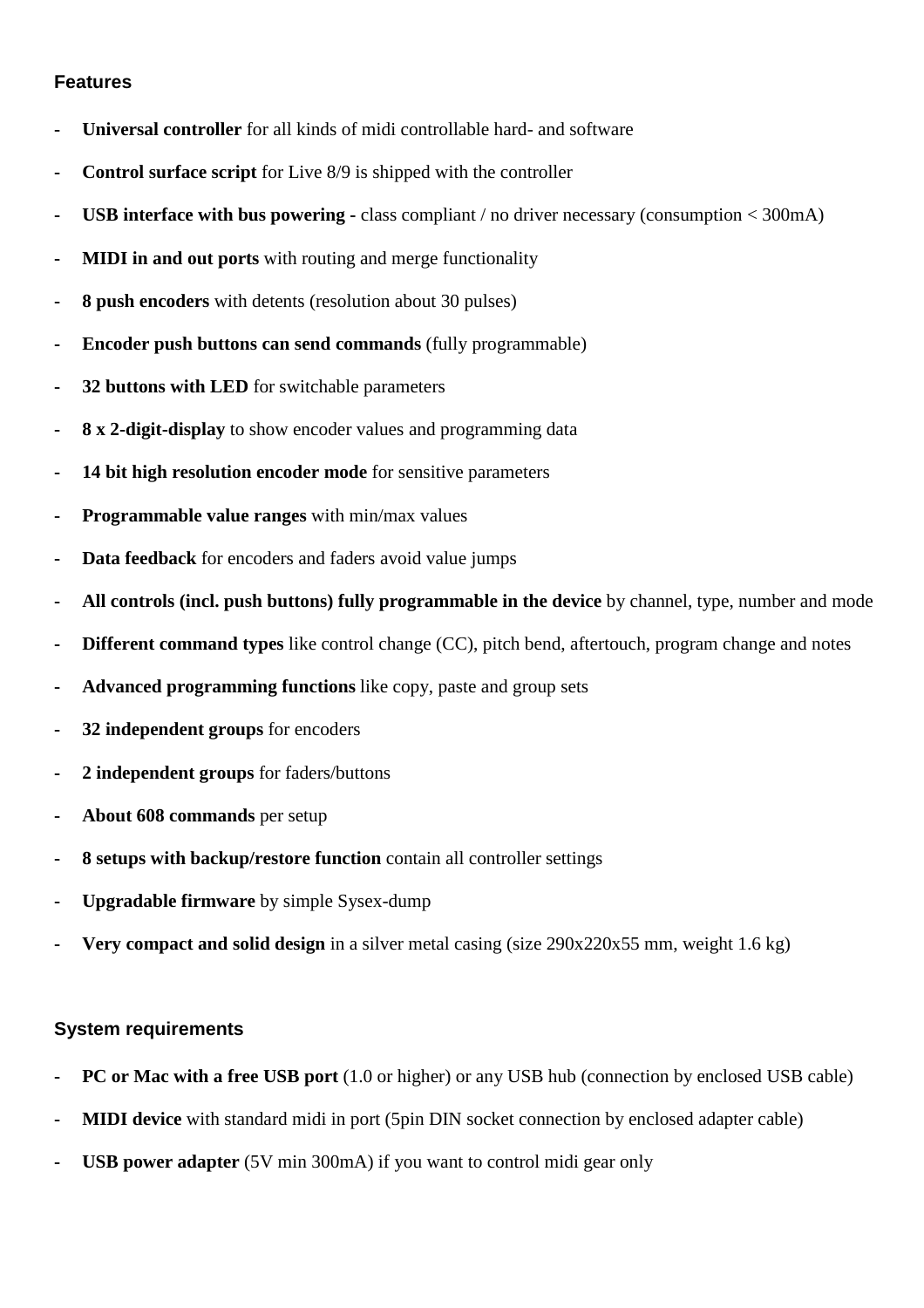## **Controller mode**

Controller mode is the basic mode of the UC44. Here the encoders, faders and buttons are used to control any parameters in your soft- or/and hardware by standard midi commands like CC and notes.

First choose the encoder group by pushing one of the gray keys and/or the black key for second functions. So there is a total of 32 encoder groups. The displays show the parameter names while holding down one of these keys. Pay attention that you can edit the parameter names in edit mode for each group separately. Hold down the red shift keys while you push a gray key to select an encoder group without sending midi data.

Turning and pushing of the encoders can send different commands which you can program in edit mode. You can see the numerical value in the display too. A programmed acceleration gives a better feeling for the encoders so you can go from min to max value easily. Hold down the red shift key while you turn the encoders to have a precise control without acceleration.

You can also select a second function/group for the faders and buttons by pushing the blue key. The faders can work in snap or jump mode. In snap mode you have to catch the last value which avoids any possible value jumps after feedback data or changing the fader group. Jump mode works like a standard controller so the data will be sent immediately. Hold down shift while you move a fader to swap these modes temporarily.

The gray and green buttons can be programmed to various modes too. So they can work as momentary switch or in toggled mode, sending notes, CC, program change or aftertouch commands.

The red LED between the midi sockets shows incoming and outgoing midi data. It flashes bright when the device transmits or receives controller data. Low flashing indicates midi clock or other midi data.

### **Ableton Live mode**

The setup 8 is preconfigured for using with Live 8/9. The displays show special parameter names for the encoders (see below). Pay attention that a track select in Live doesn't reflect to the controller.

#### Encoder assigments:

First function (parameters of the currently selected track):

| Encoder 1 | пn  | Rack control of macros 1 (encoder) and 5 (push button)          |
|-----------|-----|-----------------------------------------------------------------|
| Encoder 2 | nn  | Rack control of macros 2 (encoder) and 6 (push button)          |
| Encoder 3 | nn  | Rack control of macros 3 (encoder) and 7 (push button)          |
| Encoder 4 | nn  | Rack control of macros 4 (encoder) and 8 (push button)          |
| Encoder 5 | S 1 | Track send 1 (A), push to set the send amount to full or zero   |
| Encoder 6 | 52  | Track send $2(B)$ , push to set the send amount to full or zero |
| Encoder 7 | 53  | Track send $3(C)$ , push to set the send amount to full or zero |
| Encoder 8 | 5C  | Scene select, push to launch selected scene                     |
|           |     |                                                                 |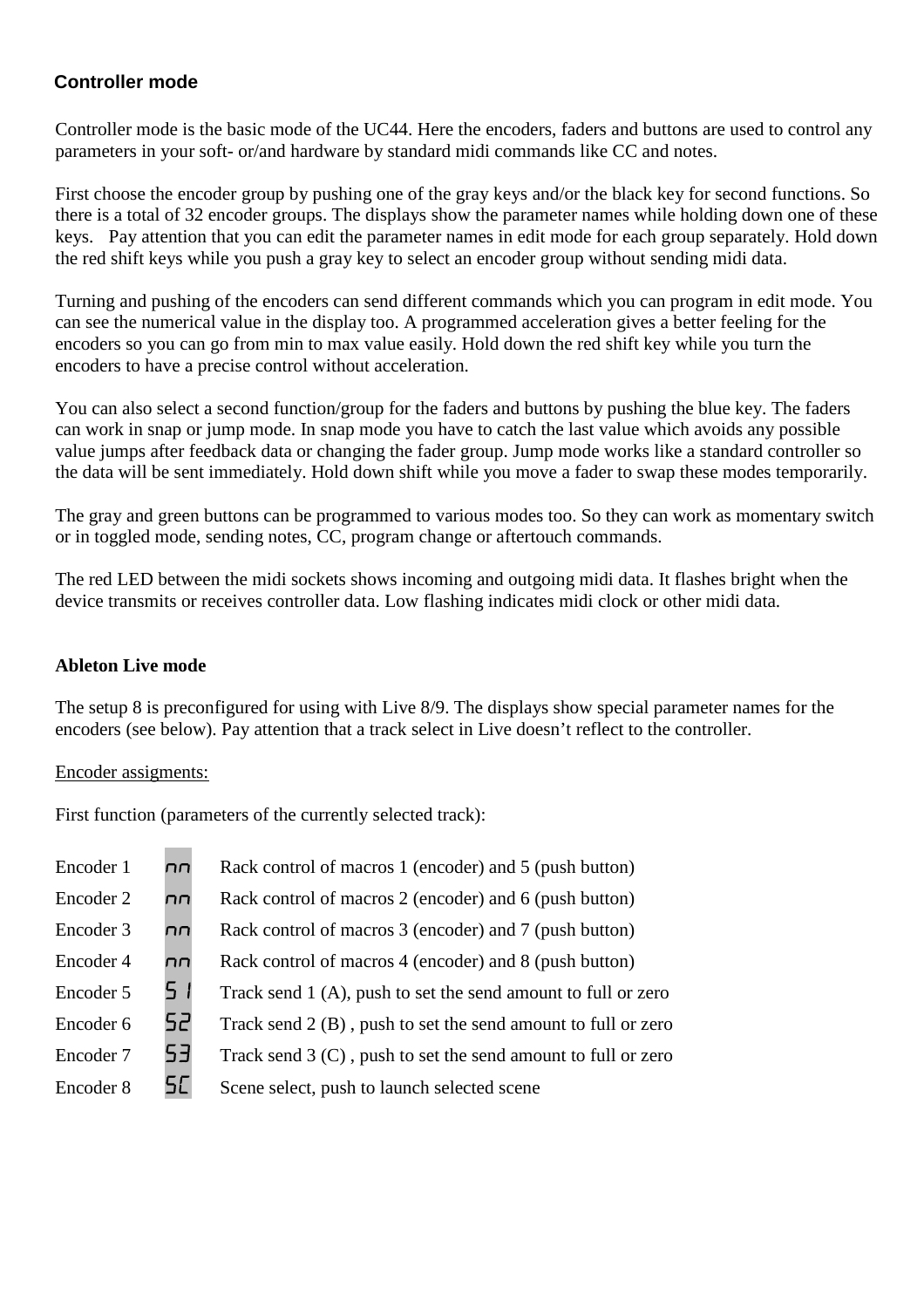Second function (global parameters):

| Encoder 1 | EГ | Tempo coarse, push button for nudge down     |
|-----------|----|----------------------------------------------|
| Encoder 2 | ЕF | Tempo fine, push button for nudge up         |
| Encoder 3 | ᠲ෬ | Quantization                                 |
| Encoder 4 |    | not used                                     |
| Encoder 5 | EШ | Cue volume, push button for global play      |
| Encoder 6 | Pn | Master panorama, push button for global stop |
| Encoder 7 | nn | Master volume, push button for global record |
| Encoder 8 | 5E | Scene select, push to launch selected scene  |

## Fader/Button assignments:

First function:

| Fader 1 to 16 | Track volume of track 1 to 16                                                 |
|---------------|-------------------------------------------------------------------------------|
|               | Gray button 1 to 16 Track select of track 1 to 16                             |
|               | Green button 1 to 16 Clip launch of track 1 to 16 in currently selected scene |

Second function:

| Fader 1 to 16 | Track volume of track 1 to 16                        |
|---------------|------------------------------------------------------|
|               | Gray button 1 to 16 Track select of track 1 to 16    |
|               | Green button 1 to 16 Track activate of track 1 to 16 |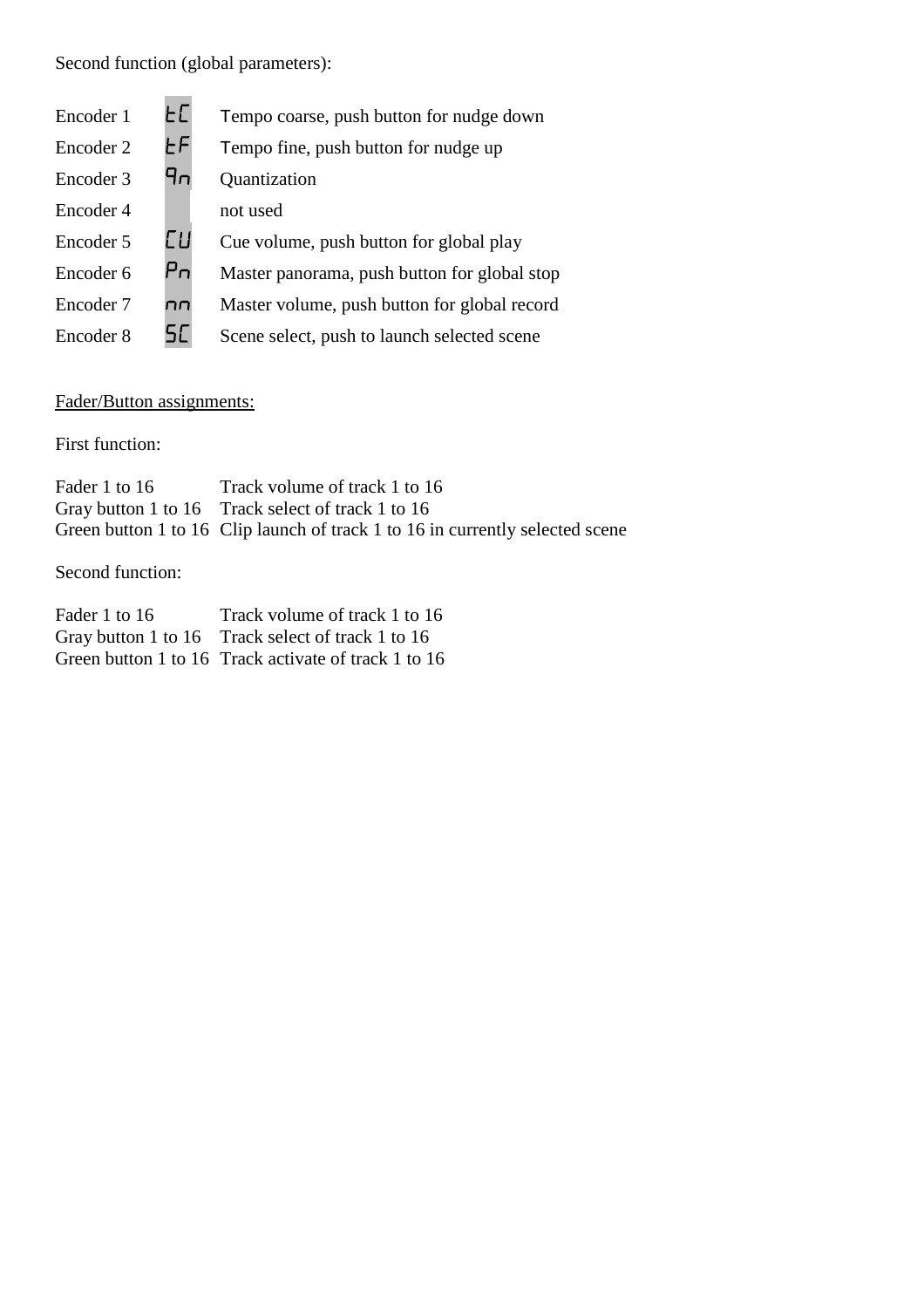## **Edit mode**

The edit mode allows the programming of the controls (encoders, push buttons, faders, buttons). Start and leave edit mode by holding down shift key and press the black edit key. The activated edit mode is indicated by blinking yellow Edit-LED. All data will be stored in the currently selected setup automatically by leaving the edit mode.

To edit any control choose the encoder/fader group (see controller mode), select the control by encoder 1 and then set different properties by the encoders 2 to 8 (see below).

To copy properties separately to all controls in same group, hold down the encoder push button of encoder 2 to 8 while running bar lines shown. This makes editing much faster if you want to have same functions on all controls in same group.

To assign number, channel and type by incoming midi commands (learn mode) please hold down the encoders 5 and 6 until the green LED on encoder 5 blinks and then send any valid command (control change, program change, aftertouch, pitch bend or note) to the controller. Press shift key to leave the learn mode.

Parameter names can be modified in edit mode while holding down the gray group key: push the encoder to select the digit (the decimal point in display shows which digit is selected) turn the encoder to choose the character shown in the selected digit

Hold down the red shift key and turn or push encoders to send Midi commands in edit mode. However Faders and green/gray buttons always send Midi commands in edit mode.

2 lines in the display means that the property isn't available

### **Control number (Encoder 1)**

 $\mathsf{E}\mathsf{C}$  /  $\mathsf{D}\mathsf{1}$ .... $\mathsf{D}\mathsf{B}$  select encoder 1 to 8 for editing  $\overline{\mathsf{Gb}}$  /  $\overline{\mathsf{D}}$  1.... **15** select green button 1 to 16 for editing  $\overline{\mathbf{5b}}$  /  $\overline{\mathbf{0}}$  1....  $\overline{\mathbf{16}}$  select gray (select) button 1 to 16 for editing  $P_1$  /  $\Box$  1....  $\Box$  select encoder push button 1 to 8 for editing  $Fd$  /  $D$  1....  $16$  select fader 1 to 16 for editing

### **Display scale (Encoder 2)**

Encoder scales:

- OF no display control
- **Sd** standard display-control (0 to 99) by the device and by external command
- $d\mathbf{r}$  directly display-control (0 to 127) by the device and by external command
- $\mathbf{b}P$  bipolar display-control (-63 to 64) by the device and by external command (green LED shows the sign so  $-63...-01 =$  LED on)

(changing point position per step for high resolution mode)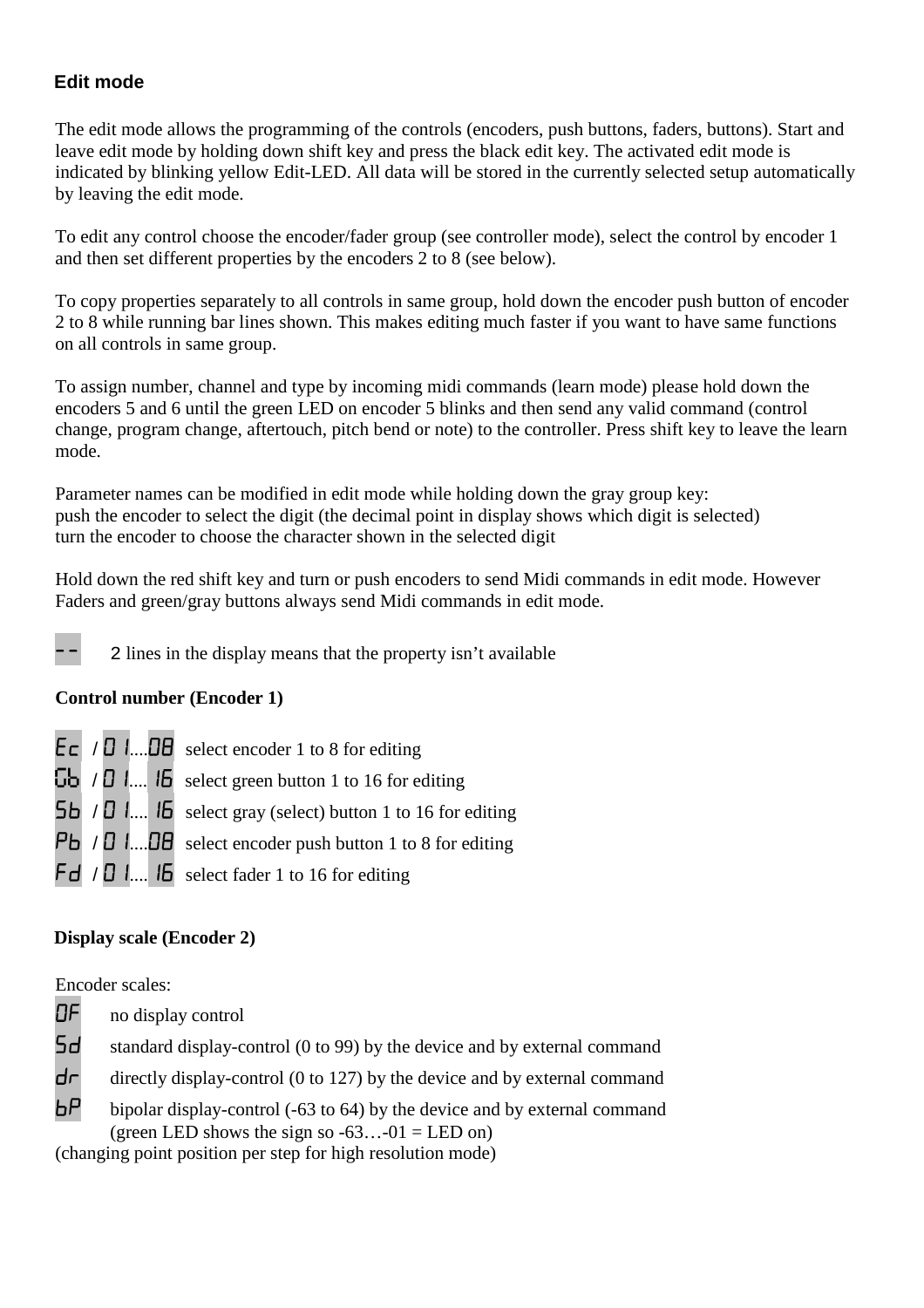Button scales:

OF no LED control (activates the encoder group changing on gray buttons)

**Sd** standard LED control by the device and by external command

Et LED control only by external commands

External control by feedback data with same commands as corresponding buttons.

For standard and external scales on gray keys hold down shift key and press gray key to select the encoder group.

## **Command type (Encoder 3)**

## Encoder types:

| r                    | control change command in relative mode 1 (values 1/127)                                |
|----------------------|-----------------------------------------------------------------------------------------|
| ج م                  | control change command in relative mode 2 (values 63/65)                                |
| <b>CC</b>            | control change command in 7 bit absolute mode (values 0 to 127) mostly used as standard |
| РC                   | program change command (values $0$ to 127)                                              |
| Сh                   | two control change commands (MSB/LSB) in 14 bit highres mode (values 0 to 16383)        |
| PЬ                   | pitch bend command 14 bit (values 0 to 16383)                                           |
| <b>A<sub>L</sub></b> | aftertouch (channel pressure) command 7 bit (values 0 to 127)                           |

### Button types:

| ΩF | button sends no command                                            |
|----|--------------------------------------------------------------------|
| nÈ | note command                                                       |
| EЕ | control change command                                             |
| PC | program change command                                             |
| AF | aftertouch (channel pressure) command                              |
|    | (for all types: upper value = press/on, lower value = release/off) |

## Fader types:

| <b>CC</b>            | control change command in 7 bit absolute mode (values 0 to 127) most used standard-mode |
|----------------------|-----------------------------------------------------------------------------------------|
| РC                   | program change command (values $0$ to 127)                                              |
| Рь                   | pitch bend command 14 bit (values 0 to 16383) Resolution 7 bit !                        |
| <b>A<sub>L</sub></b> | aftertouch (channel pressure) command 7 bit (values 0 to 127)                           |

## **Command mode (Encoder 4)**

Encoder modes:

| AO  | no acceleration by faster turning     |
|-----|---------------------------------------|
| R I | low acceleration by faster turning    |
| R2  | middle acceleration by faster turning |
| RЭ  | max acceleration by faster turning    |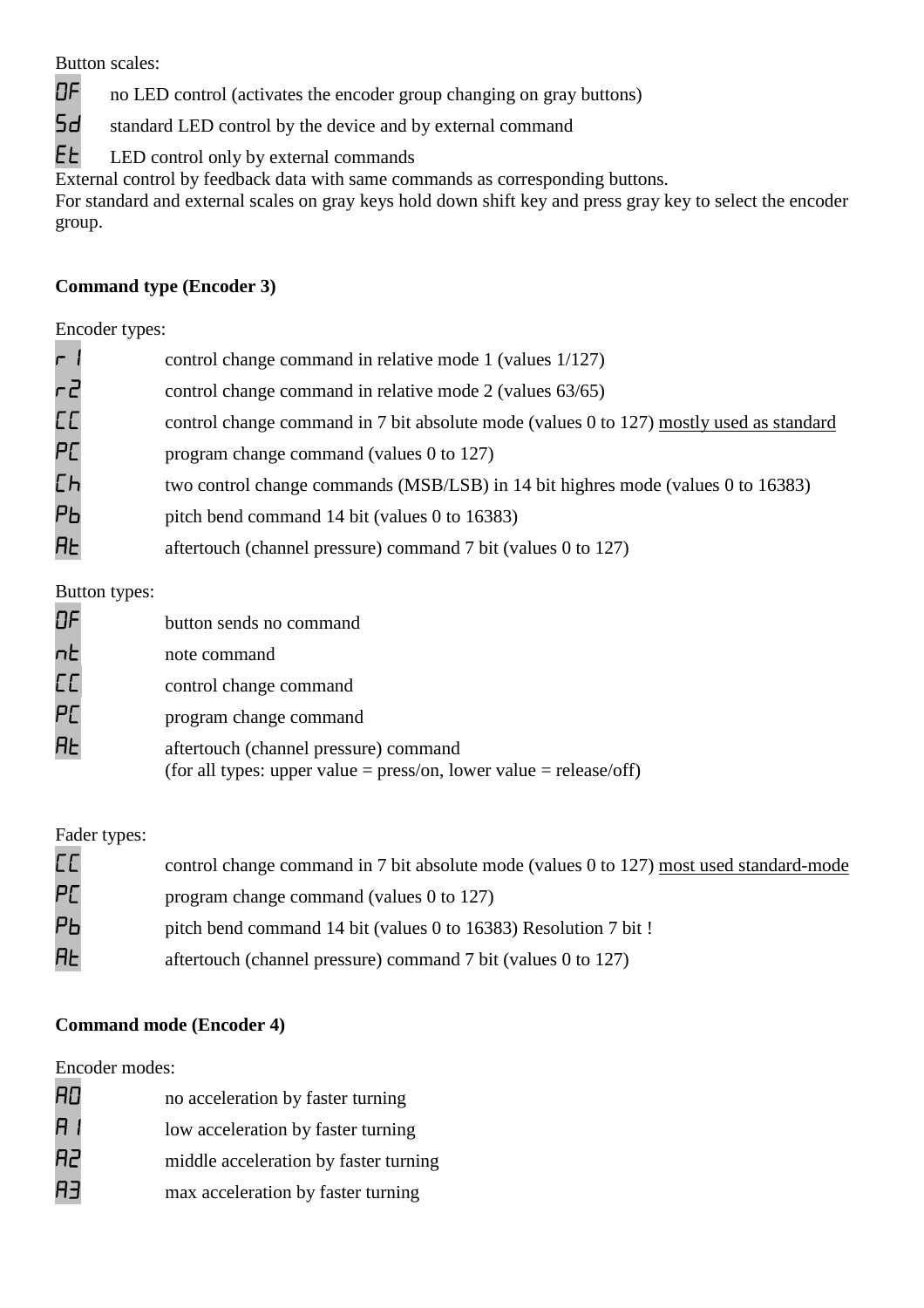Fader modes:

Sn snap mode, sends command not before catching the last value by moving the control

 $J\mathsf{P}$  jump mode, command will be sent immediately by moving the control

Button modes:

 **send momentary command (upper value = press, lower value = release)**  $E_1$  send toggle command (upper value = on, lower value = off)

## **Command channel (Encoder 5)**

01....16 choose midi channel 1 to 16

## **Command number (Encoder 6)**

 $\overline{00}$ ...\* $\overline{27}$  choose controller or note number 0 to 127 for note and CC commands (green LED indicates hundred digit) 0 to 31 (MSB) for high resolution mode (32 to 63 for LSB follows automatically)

## **Lower / upper value (Encoder 7 / 8)**

 $\Box$ ...\* $\Box$  choose lower value (0 to 127) for all command types except relative modes  $\Box$ ...\* $\Box$  choose upper value (0 to 127) for all command types except relative modes (green LED indicates hundred digit,  $LED = on = value + 100$ )

Set same lower and upper value for buttons with program change type to choose only one program change number by the button. Set a higher amount in lower value as upper value to have an inverted control. lower value  $=$  note press velocity

upper value  $=$  note release velocity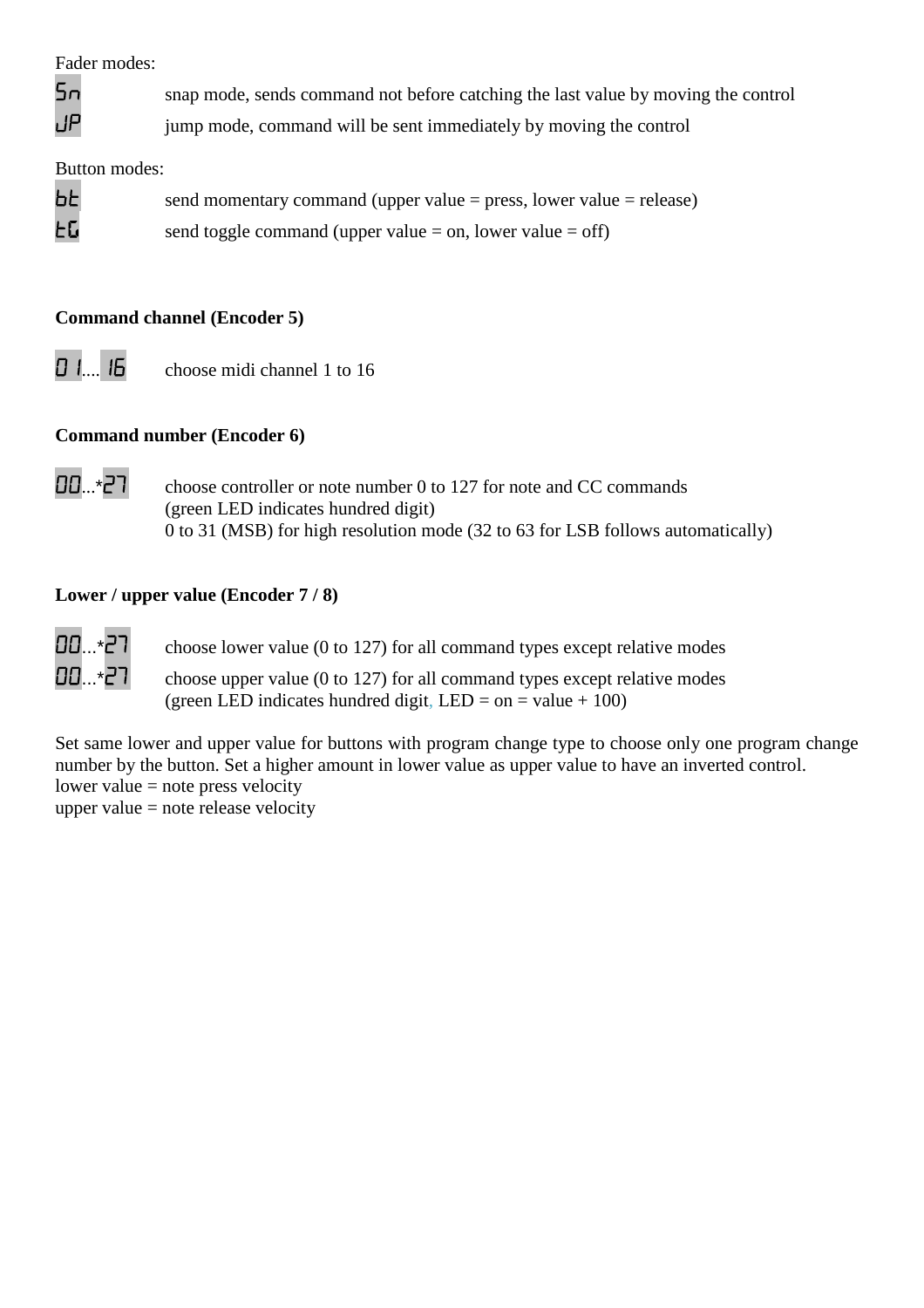### **Setup mode**

The setup mode allows selection of setups and routings. Further you can copy and fill setups and group parts, reset setups (factory reset) and send/receive setup data as sysex (backup/restore). Start and leave setup mode by holding down red shift key and press blue setup key. The activated setup mode is indicated by blinking yellow setup-LED.

To start any special, copy, paste, reset, send or receive function please hold down the encoder button (encoder 3 to 8) while running bar lines shown in the display. Setup and routing selection (encoder 1 and 2) take effect at once.

Hold down the red shift key and turn or push encoders to send Midi commands in setup mode. Faders and green/gray buttons always send Midi commands in setup mode.

### **Setup (Encoder 1)**

**D** 1....**DB** select setup 1 to 8

Setup 1 to 6 work with standard CC commands on 2 Midi channels each. (setup 1 = channel  $1/2...$  setup 2 = channel  $3/4...$ setup 6 = channel  $11/12$ ) Setup 7 works with standard CC commands, the 16 Midi channels are corresponding to the

fader/button/group.(fader/button/group  $1 =$  channel 1....fader/button/group  $16 =$  channel 16) Setup 8 is preconfigured for use with Ableton live 8/9.

#### **Routing (Encoder 2)**

| r0           | no Midi routing                                             |
|--------------|-------------------------------------------------------------|
| $\mathsf{r}$ | USB in to Midi out                                          |
| ح م          | Midi in to Midi out                                         |
|              | Midi in to USB out                                          |
| $-5$         | Midi in to USB out $+$ USB in to Midi out                   |
| rБ           | Midi in to Midi out $+$ Midi in to USB out                  |
|              | Routing will be stored automatically by leaving setup mode. |

#### **Special (Encoder 3)**

(works only on control types selected by encoder 4!)

| 16 | set controls to channels 1 to 16 in ascending order (group/fader/button# = channel#)                                                             |
|----|--------------------------------------------------------------------------------------------------------------------------------------------------|
| ΘA | set controls to channels 1 to 8 in ascending order<br>(group/fader/button $1,8$ = channel 1; group/fader/button $2,9$ = channel $2$ )            |
| ΒЬ | set controls to channels 1 to 8 in ascending order<br>(group/fader/button $1,2$ = channel 1; group/fader/button $3,4$ = channel $2$ )            |
| ЧR | set controls to channels 1 to 4 in ascending order<br>(group/fader/button $1,5,9,13$ = channel 1; group/fader/button $2,6,10,14$ = channel $2$ ) |
| ЧЬ | set controls to channels 1 to 4 in ascending order<br>(group/fader/button $1,2,3,4$ = channel 1; group/fader/button $5,6,7,8$ = channel $2$ )    |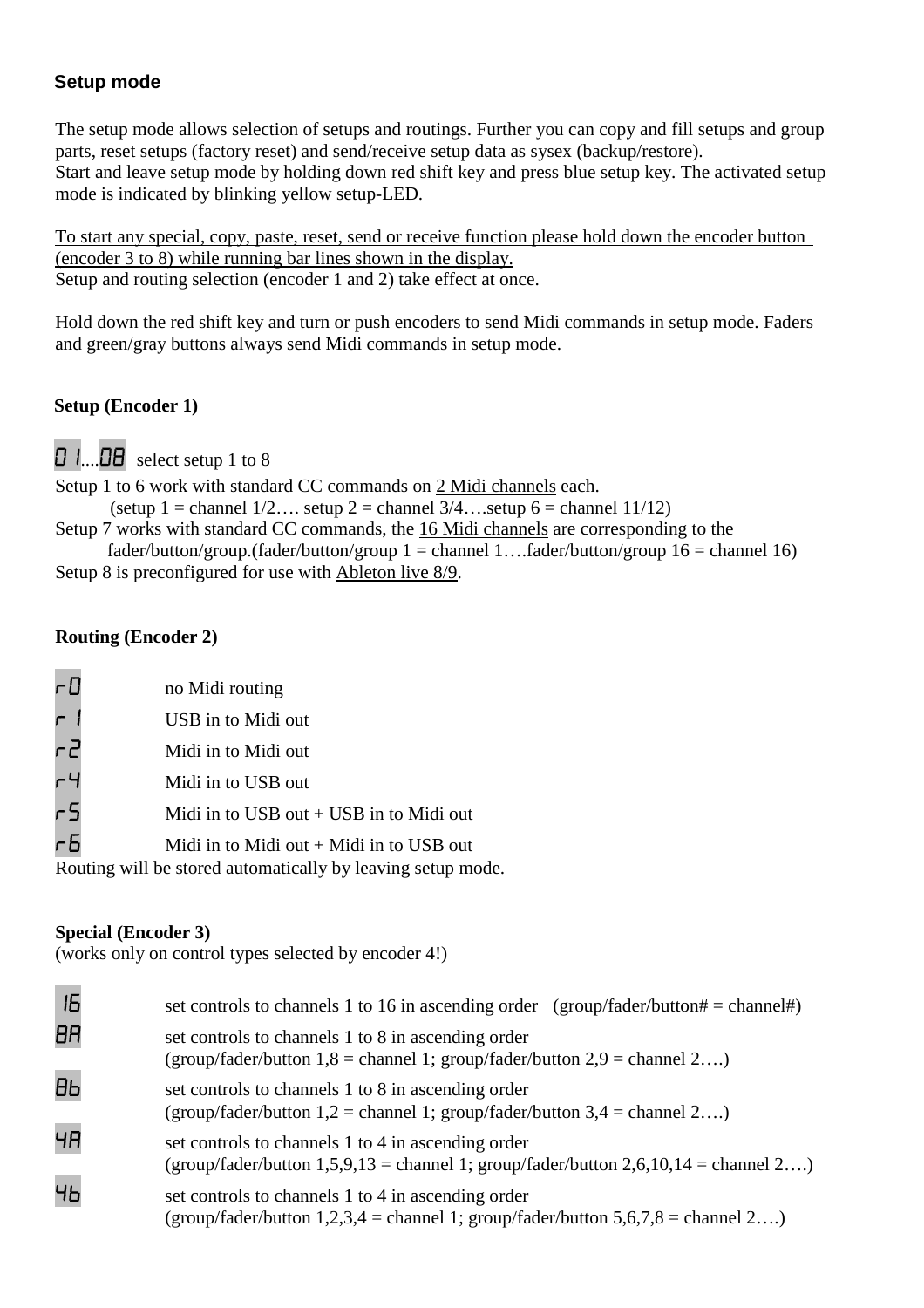## **Copy (Encoder 4)**

| 5E | select current setup                                                  |
|----|-----------------------------------------------------------------------|
| nA | select parameter names of current encoder group                       |
| Eс | select encoder properties of current encoder group (not push buttons) |
| Рь | select encoder push button properties of current encoder group        |
| Fd | select fader properties of current fader/button group                 |
| GЬ | select green button properties of current fader/button group          |
| 5ь | select gray (select) button properties of current fader/button group  |

Copies always the whole setup which is currently selected.

The last copied setup and reference group numbers will be available in the copy-memory permanently. Check setup and group numbers of the last copy by holding down the encoder shortly.

### **Paste (Encoder 5)**

(works only on control types selected by encoder 4!)

| Γu | paste to the current selected setup or group                            |
|----|-------------------------------------------------------------------------|
| du | duplicate (paste one group to all groups in the current selected setup) |
| AL | all (paste all groups to the current selected setup)                    |

## **Reset setup (Encoder 6)**

<sup>C</sup>u Reset current selected setup to factory settings

**AL** Reset all 8 setups to factory settings

(Counting in the display shows the progress)

### **Send setup data (Encoder 7)**

<sup>C</sup>u Send currently selected setup as sysex data via both USB and Midi ports

**AL** Send all setups as sysex data via both USB and Midi ports

(Counting in the display shows the progress; abort by pressing the red shift key)

## **Receive setup data (Encoder 8)**



 $\Box$  blinking display > receive mode is active and device is ready to receive sysex data

**01....99** counting shows the progress while receiving valid sysex data

Er shows a receive error. Try again by pressing shift and reactivating receive mode. Activate receive mode by holding down encoders 8 while running bar lines shown in the display. When the display shows a blinking '00', start sending setup data from any sysex dumper software: Bome 'Send SX' for Windows (http://www.bome.com/products/sendsx) or Snoize 'SysEx Librarian' for Mac (http://www.snoize.com/SysExLibrarian/) Abort the process by pressing red shift key. The red data LED shows incoming Midi data. It's strictly recommend to avoid sending sysex data to USB and Midi in ports simultaneously!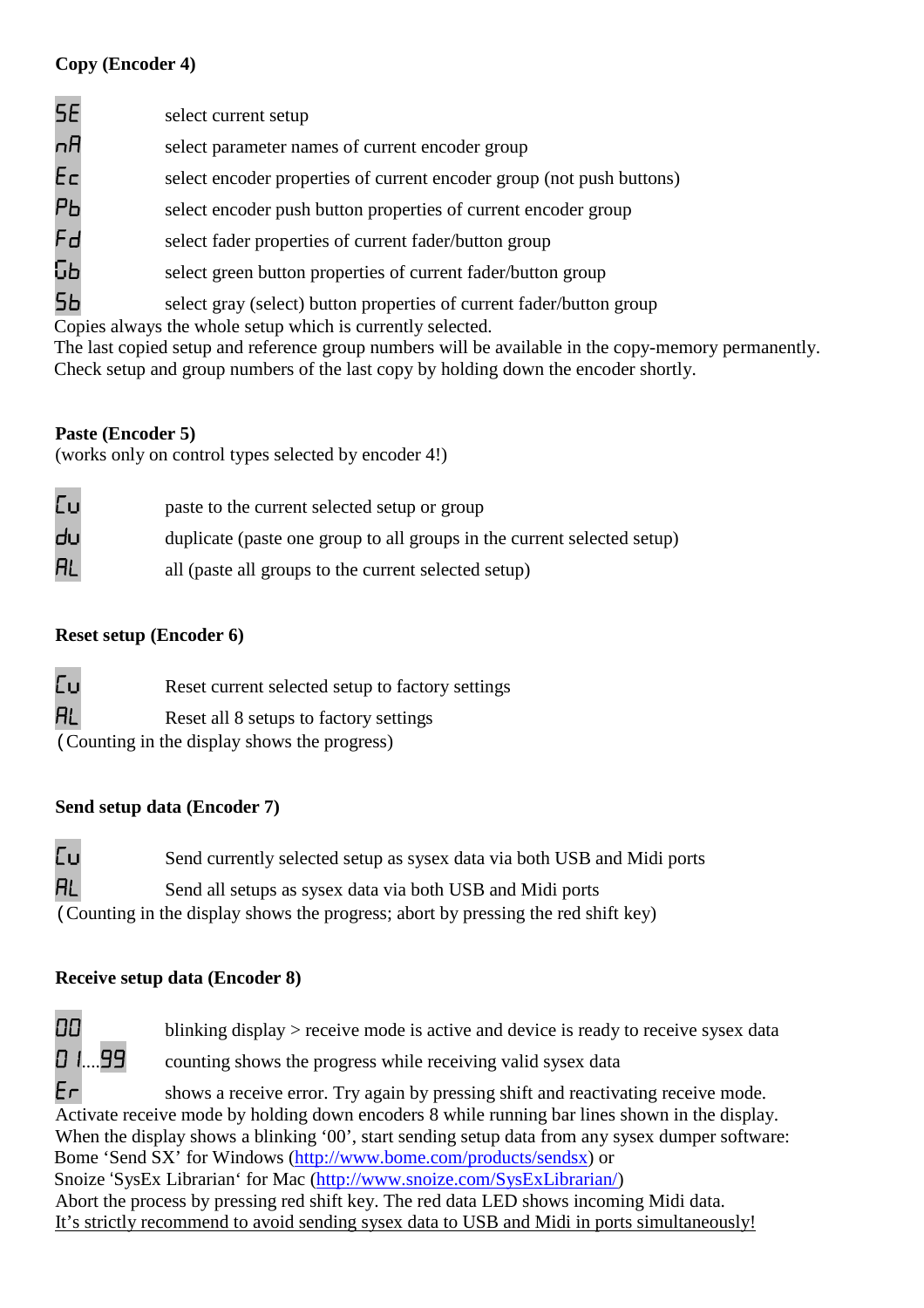#### **Factory settings**

## **settings in setups 1 to 6:**

- encoders (1st function):

- group 1: CC000 to CC007
- group 2: CC008 to CC015
- group 3: CC016 to CC023
- group 4: CC024 to CC031
- group 5: CC032 to CC039
- group 6: CC040 to CC047
- group 7: CC048 to CC055
- group 8: CC056 to CC063
- group 9: CC064 to CC071
- group 10: CC072 to CC079
- group 11: CC080 to CC087
- group 12: CC088 to CC095
- group 13: CC096 to CC103
- group 14: CC104 to CC111
- group 15: CC112 to CC129
- group 16: CC120 to CC127

- encoder push buttons (1st function):

- group 1: CC000 to CC007
- group 2: CC008 to CC015
- group 3: CC016 to CC023
- group 4: CC024 to CC031
- group 5: CC032 to CC039
- group 6: CC040 to CC047
- group 7: CC048 to CC055
- group 8: CC056 to CC063
- group 9: CC064 to CC071
- group 10: CC072 to CC079
- group 11: CC080 to CC087
- group 12: CC088 to CC095
- group 13: CC096 to CC103
- group 14: CC104 to CC111
- group 15: CC112 to CC129
- group 16: CC120 to CC127
- encoders (2nd function):
	- group 1 to 16: CC000 to CC007
- encoder push buttons (2nd function):
- group 1 to 16: CC008 to CC015
- faders (1st function)
- CC016 to CC031
- faders (2nd function)
	- CC064 to CC079
- green buttons (1st function)
- CC032 to CC047
- green buttons (2nd function)
	- CC080 to CC095
- gray buttons (1st function) - CC048 to CC063
- gray buttons (2nd function)
	- CC048 to CC063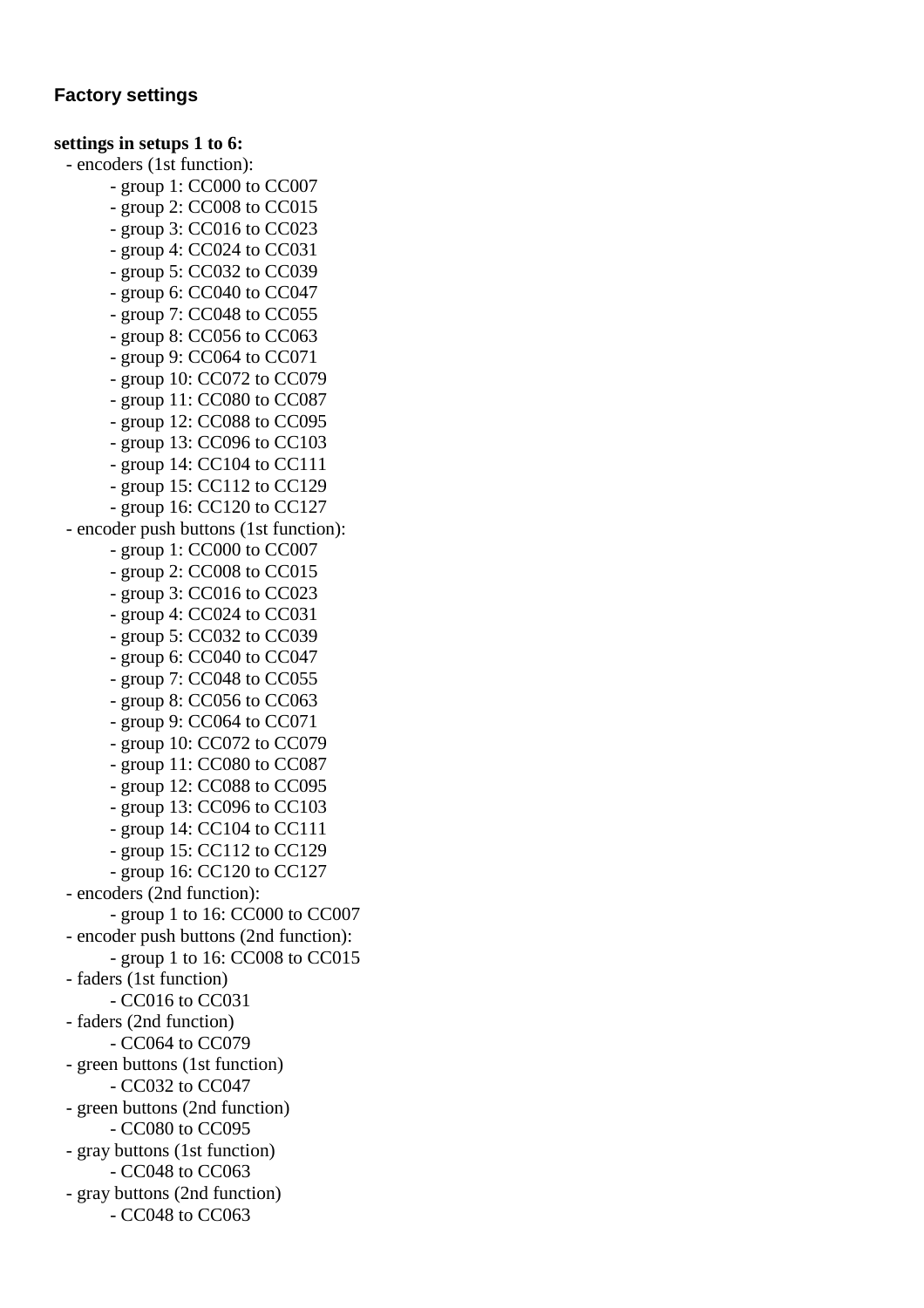- channels in setups 1 to 6:

- setup 1: encoder 1st function = 01, encoder 2nd function = 02, faders + buttons: 02
- setup 2: encoder 1st function = 03, encoder 2nd function = 02, faders + buttons: 04
- setup 3: encoder 1st function = 05, encoder 2nd function = 02, faders + buttons: 06
- setup 4: encoder 1st function = 07, encoder 2nd function = 02, faders + buttons: 08
- setup 5: encoder 1st function = 09, encoder 2nd function = 02, faders + buttons: 10
- setup 6: encoder 1st function  $= 11$ , encoder 2nd function  $= 02$ , faders + buttons: 12

#### **settings in setups 7:**

 - encoders (1st function): - group 1 to 16: CC070 to CC077 - encoders (2nd function): - group 1 to 16: CC078 to CC085 - encoder push buttons (1st function): - group 1 to 16: CC086 to CC093 - encoder push buttons (2nd function): - group 1 to 16: CC094 to CC101 - faders (1st function) - CC007 - faders (2nd function) - CC007 - green buttons (1st function) - CC016 - green buttons (2nd function) - CC017 - gray buttons (1st function) - CC018 - gray buttons (2nd function)

- CC018

- channels in setups 7:

- encoder/push button channel numbers corresponds to encoder group numbers

(all encoders/push buttons in group  $1 =$  channel 1, all encoders/push buttons in group  $2 =$  channel 2...) - fader/button channel numbers corresponds to fader number (fader  $1 =$  channel 1, fader  $2 =$  channel 2...)

#### **setting in setups 1 to 7:**

 - encoders in standard disp mode 'Sd', absolute mode 'CC', acceleration 3 'A3', lower value  $= 0$ , upper value  $= 127$ - faders in absolute mode 'CC', type = jump 'JP', lower value = 0, upper value =  $127$ 

- encoder push buttons in standard disp mode 'Sd', absolute mode 'CC', toggle mode 'tG',

lower value  $= 0$ , upper value  $= 127$ 

 - green buttons in standard disp mode 'Sd', absolute mode 'CC', toggle mode 'tG', lower value  $= 0$ , upper value  $= 127$ 

- gray buttons in disp mode off 'OF', absolute mode 'CC', button mode 'bt',

lower value  $= 0$ , upper value  $= 127$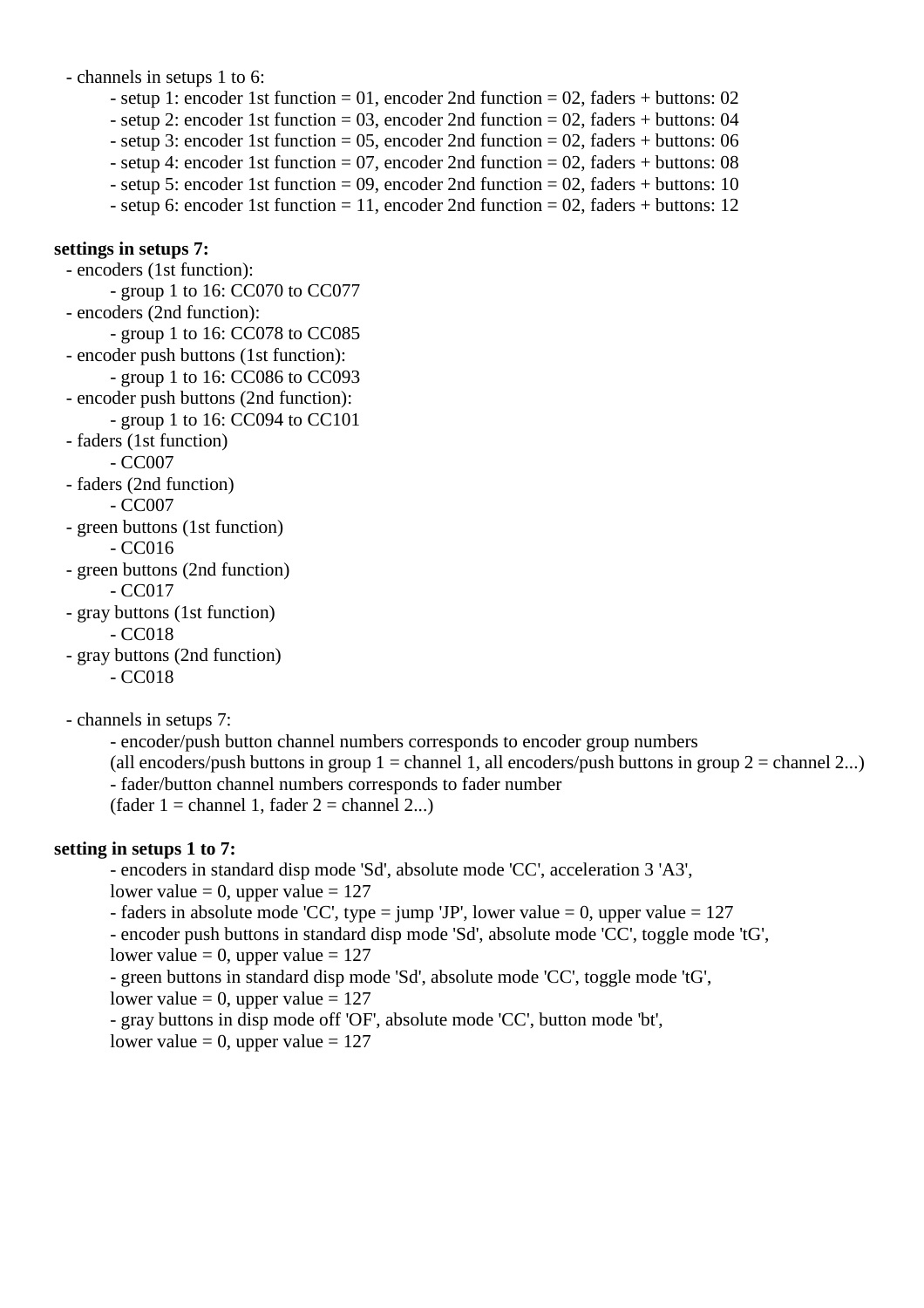#### **settings in setups 8 (live setup):**

```
 - encoders (1st function): 
      - group 1 to 16: CC052 to CC059 (encoder 1 to 4 = channel 13, encoder 5 to 8 = channel 14)
 - encoders (2nd function): 
      - group 1 to 16: encoder 1 to 3 = CC056 to CC058, encoder 4 = CC127,
      encoder 5 to 7 = CC061 to CC063, encoder 8 = CC059 (encoder 1 to 8 = channel 13)
 - encoder push buttons (1st function): 
      - group 1 to 16: encoder 1 to 4 = CC048 to CC051 (channel 13),
      encoder 5 to 7 = CC056 to CC058 (channel 14), encoder 8 = note123 (channel 13)
 - encoder push buttons (2nd function): 
      - group 1 to 16: encoder 1 to 2 = note 120 to note 121, encoder 3 to 4 = note 000 to note 001,
      encoder 5 to 7 = note124 to note126, encoder 8 = note123 (encoder 1 to 8 = channel 13)
 - faders (1st function) 
      - fader 1 to 8 = CC040 to CC047, fader 9 to 16 = CC040 to CC047(fader 1 to 8 = channel 13, fader 9 to 16 = channel 14)
 - faders (2nd function) 
      - fader 1 to 8 = CC040 to CC047, fader 9 to 16 = CC040 to CC047(fader 1 to 8 = channel 13, fader 9 to 16 = channel 14)
 - green buttons (1st function) 
      - button 1 to 8 = note 064 to note 071, button 9 to 16 = note 064 to note 071
      (button 1 to 8 = channel 13, button 9 to 16 = channel 14)
 - green buttons (2nd function) 
      - button 1 to 8 = note 004 to note 011, button 9 to 16 = note 004 to note 011
      (button 1 to 8 = channel 13, button 9 to 16 = channel 14)
 - gray buttons (1st function) 
      - button 1 to 8 = note 056 to note 063, button 9 to 16 = note 056 to note 063
      (button 1 to 8 = channel 13, button 9 to 16 = channel 14)
 - gray buttons (2nd function) 
      - button 1 to 8 = note 056 to note 063, button 9 to 16 = note 056 to note 063
      (button 1 to 8 = channel 13, button 9 to 16 = channel 14)
 - encoders 1 to 7 in standard disp mode 'Sd', absolute mode 'CC', acceleration 3 'A3', 
lower value = 0, upper value = 127 - encoders 8 in direct disp mode 'dr', relative 1 mode 'r1', acceleration 0 'A0' 
- faders in absolute mode 'CC', type = jump 'JP', lower value = 0, upper value = 127 - encoder push buttons 1 to 7 (1st function) in standard disp mode 'Sd', absolute mode 'CC', 
toggle mode 'tG', lower value = 0, upper value = 127 - encoder push button 8 (1st function) in extern disp mode 'Et', note mode 'nt', button mode 'bt', 
lower value = 0, upper value = 127 - encoder push buttons (2nd function) in extern disp mode 'Et', note mode 'nt', button mode 'bt', 
lower value = 0, upper value = 127- green buttons in extern disp mode 'Et', note mode 'nt', button mode 'bt', lower value = 0,
upper value = 127- gray buttons in disp mode off 'OF', note mode 'nt', button mode 'bt', lower value = 0.
upper value = 127
```
**General setting** (effected only by factory reset all):

Setup: 01 Routing mode: r6 (Midi to Midi, Midi to USB)